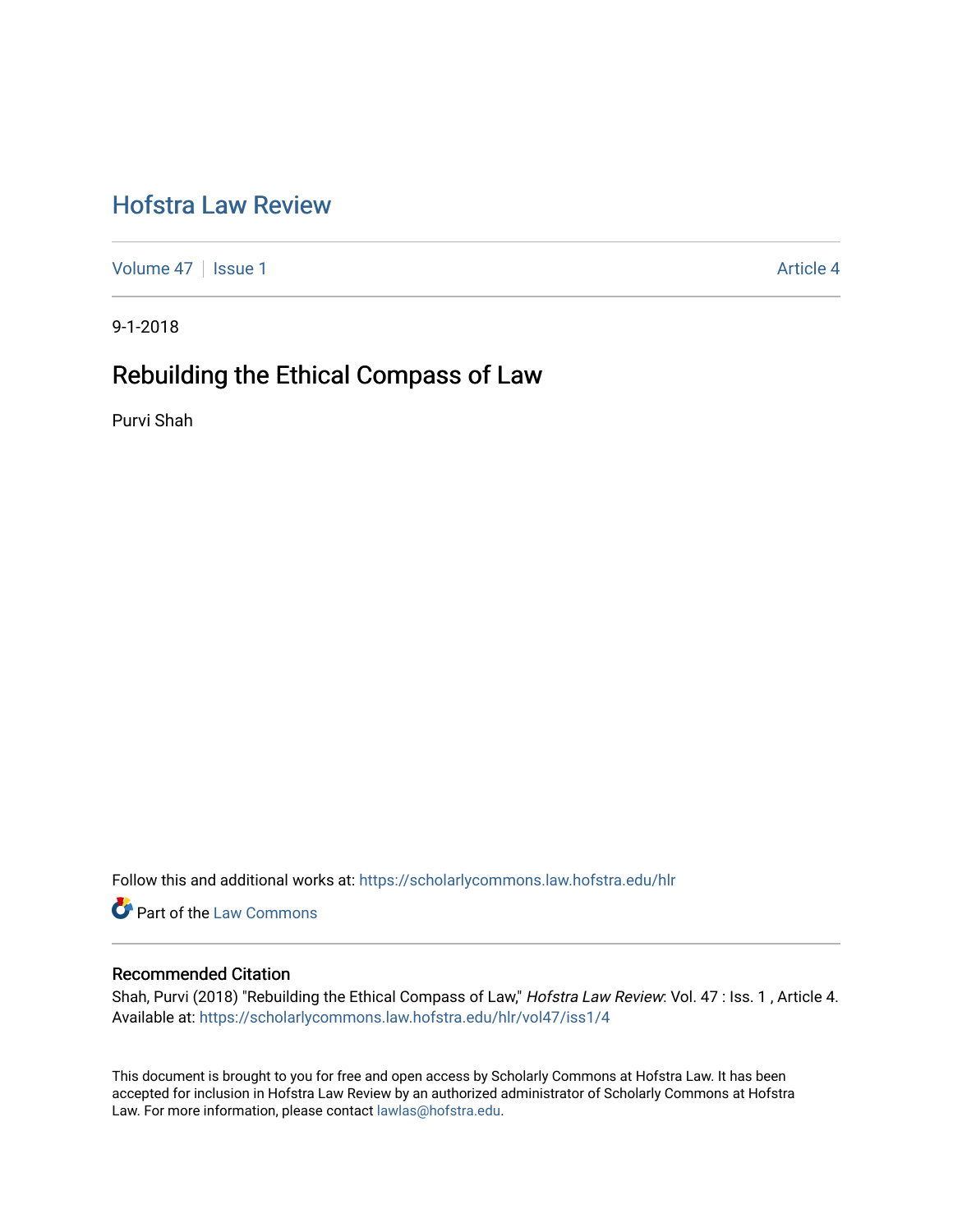## REBUILDING THE **ETHICAL COMPASS** OF LAW

### *Purvi Shah\**

"Each generation must out of relative obscurity discover its mission, fulfill it, or betray it." **-** Frantz Fanon<sup>1</sup>

### I. THE CURRENT MOMENT

We are in an incredibly challenging moment in **U.S.** history. Emboldened **by** the Trump presidency, a racist, anti-immigrant, antipoor movement is gaining momentum. And while oppression is certainly nothing new, the scale and severity of the current crisis is staggeringmillions impacted **by:** the Muslim Ban, a broken immigration system, the child migrant crisis, mass incarceration, and natural disasters of increasing frequency and intensity. These emergent issues play out on the backdrop of continued impunity for police killings of Black people, threats to reproductive rights for women, entrenched homophobia and transphobia, and insufficient housing, jobs, shelter, food, and healthcare

<sup>\*</sup> Founder and Executive Director, Movement Law Lab; Co-Founder, Law for Black Lives. Prior to that, Purvi served as the founding Director of the Bertha Justice Institute at the Center for Constitutional Rights, the nation's first movement lawyering institute. While there, Purvi trained thousands of emerging lawyers on movement lawyering and helped build a global network of movement lawyers in sixteen countries. Purvi also has significant experience as a civil rights lawyer and policy advocate. In 2006, Purvi co-founded the Community Justice Project of Florida Legal Services, Miami's first movement lawyering shop. For six years, she represented taxi drivers, tenant unions, public housing residents, and immigrants' rights groups. While there, Purvi was also an Adjunct Professor of Law at the University of Miami School of Law, teaching courses on Community Lawyering.

Purvi is best-known for being an effective multiplier and a skilled coach. From lecturing at law schools across the country to advertising dozens of legal organizations on movement lawyering Purvi has been building and training a new generation of movement lawyers. Purvi's work over the last decade has been largely responsible for the reinvigoration of dialogue and momentum around movement lawyering across the United States. Prior to becoming a lawyer, Purvi worked as a community organizer with youth in Mimi, students in India, and families of incarcerated youth in California.

<sup>1.</sup> FRANTZ FANON, THE WRETCHED OF THE EARTH 206 (Richard Philcox trans., Grove Press 2004) (1963).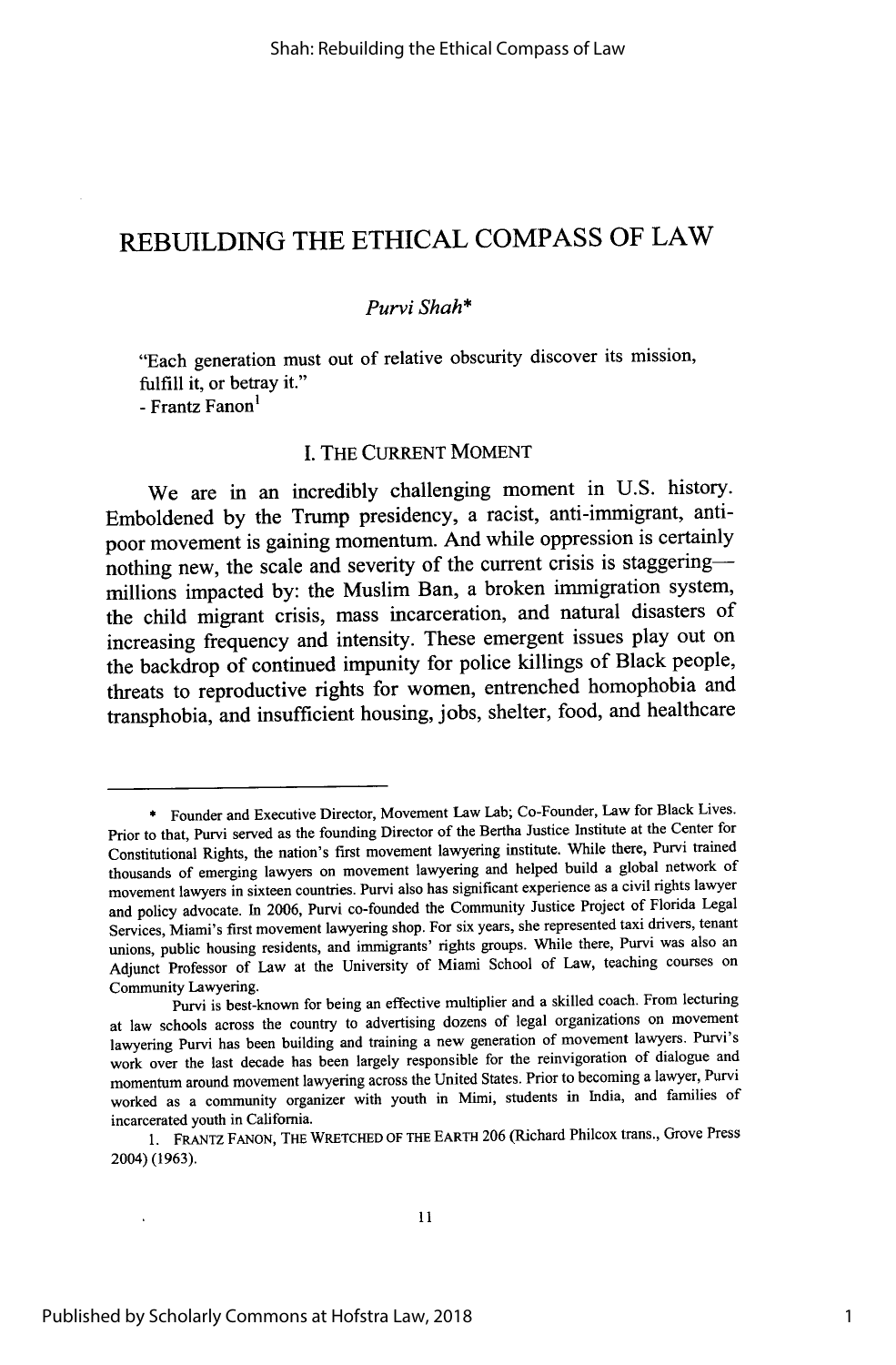*HOFSTRA LA W REVIEW*

for marginalized people and communities. We live in a country where human life and human labor have become increasingly disposable.

While popular culture has advanced a myth of lawyers as the noble guardians of justice and equality, the sordid truth is the vast majority of American lawyers are working to protect the interests of the rich and powerful. According to a recent American Bar Association study, less than three percent of America's 1.3 million lawyers work on issues of justice and poverty.<sup>2</sup> Another study found that low-income people seek lawyers for only twenty percent of their civil legal problems, and when they do, they are denied assistance eighty-six percent of the time.<sup>3</sup> Millions of poor and marginalized Americans are enduring some of life's hardest challenges—discrimination, eviction, violence, deportation, and exploitation-without any assistance from our profession.

Some would argue that the gap between supply and demand is the result of sticky challenges including antiquated service delivery models, shrinking funding, and failure to use technology in creative ways. And while all of that is true, I think something more insidious is to blame for our profession's failure to meet the needs of the most vulnerable in our society.

### *The legal profession is in crisis of conscience*

Our profession largely acts as the private army of corporations, the carceral state, and/or the elites who benefit from both. $4$  Sadly, more lawyers are working to preserve injustice rather than transform it. Lawyers serving in these roles-such as prosecutors and law firm partners-are exalted in law schools and elsewhere as the epitome of legal excellence without further critique of the systems they perpetuate. This has long been the case. Historically, lawyers have designed, justified, and advanced some of the most perverse and grotesque practices from slavery, Jim Crow segregation, torture, prolonged arbitrary detention, internment, and war. While every period in history

<sup>2.</sup> **SOC'Y** OF AM. LAW **TEACHERS, CHOOSING THE** RIGHT LAW **SCHOOL** FOR You: **A CONSUMER** GUIDE FOR THE **SOCIAL JUSTICE-MINDED** LAW **STUDENT** (The Soc'y of Am. Law Teachers, ed. 2015), http://consumerguide.saltlaw.org/part-l-chapter-3-understanding-currentmodels-for-social-justice-lawyering-and-considering-altematives (finding that one percent of lawyers work in education, one percent in private nonprofits, and one percent work as public defenders or legal aid lawyers).

<sup>3.</sup> **LEGAL** SERV. CORP., THE JUSTICE GAP: MEASURING THE **UNMET CIVIL LEGAL NEEDS** OF LOW-INCOME AMERICANS (2017).

<sup>4.</sup> Many attorneys work to promote and advance the carceral state as prosecutors, military lawyers, counsel for prisons, etc. *See* Marie Gottschalk, *Bring it On: The Future of Penal Reform, the Carceral State, and American Politics,* 12 OHIO ST. J. CRIM. L. 559, 569-70 (2015).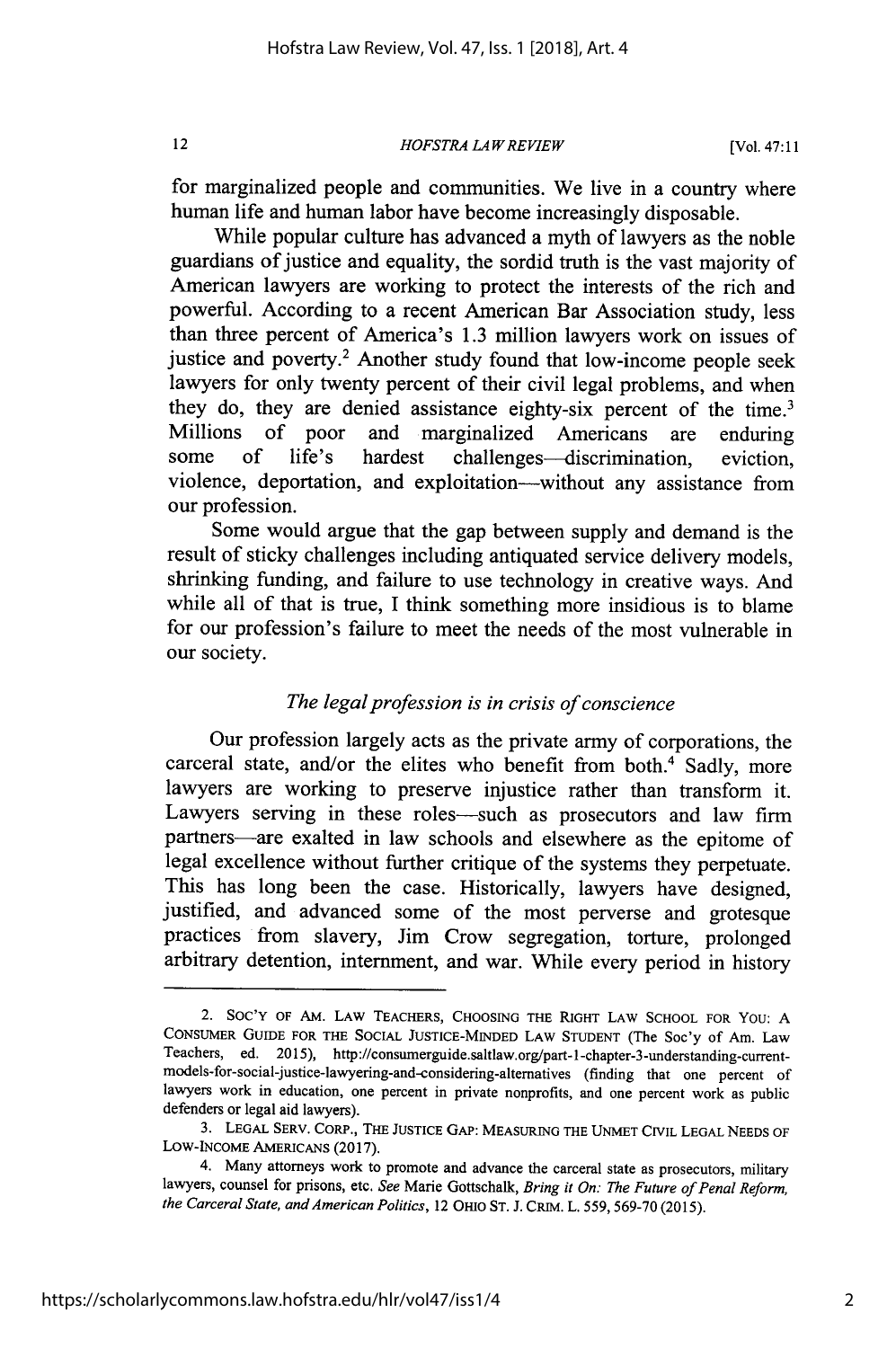#### *REBUILDING THE ETHICAL COMPASS OF LA W* **2018]**

has always had a small minority of lawyers who are deeply committed to social justice, as a profession, lawyers have been silent in the face of some of the most egregious justice issues.

This silence continues to the modem day. I spent the last four years building legal support for communities resisting racialized police violence across the country with and through the broader Movement for Black Lives.<sup>5</sup> I traveled to Ferguson just a week following the killing of Mike Brown, after watching the civil and human rights violations unfolding on live television between police and protesters. As a small group of us attempted to recruit lawyers to assist those arrested, what became immediately clear was that *hundreds* of lawyers in the greater St. Louis area *refused* to get involved in what was happening. We saw that phenomenon happen again in Baltimore, in Charlotte, and in Charlottesville. It took months of organizing and agitating lawyers, combined with a shift in the broader popular narrative around police violence to awaken a sluggish legal sector to respond. The response still falls woefully short of the compounding needs of poor and disenfranchised people.

So what is to blame for our profession's failure to acknowledge its responsibility to address the human suffering we are witnessing on a massive scale?

### II. WE CAN'T REAP WHAT WE DON'T SOW

I believe we can attribute this failure to take moral responsibility in our field in part to how lawyers are trained, acculturated, and incentivized. Questions of justice rarely are the focus of required law school curriculums or classes, leaving lawyers with substantial analytical gaps in understanding the nature of oppression, what causes it, and what transforms it. It is hard to be motivated to tackle a problem you aren't aware of or don't understand. Law students interested in these topics have to actively seek out or be lucky enough to have some elective courses or professors with an interest in opening a discourse around justice.

Second, legal education promotes many false myths about law, which become etched into the minds of lawyers and prevent us from being compelled to take action. For example, we are taught "The Law" in the United States is the benevolent guarantor of a fair and just society. Few law school classrooms or lawyers poke holes in this myth. Lawyers are trained to see courts as self-actualizing engines of justice, leaving no

*<sup>5.</sup> About, THE* **MOVEMENT** FOR BLACK LIVES, https://m4bl.net (last visited Nov. 10, 2018).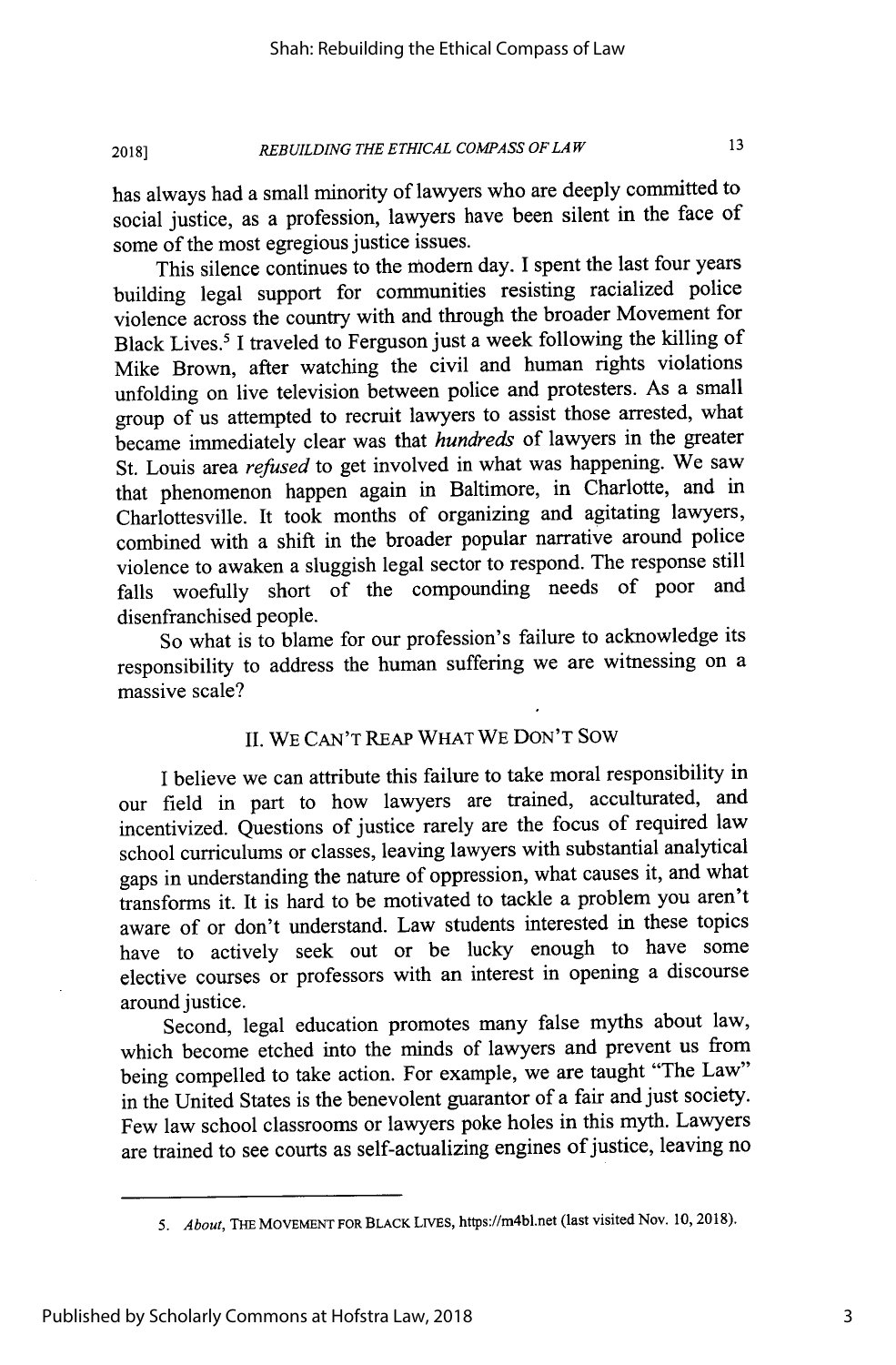*HOFSTRA LA W REVIEW*

reason for them to be concerned independently with the questions of structural injustice within the law and legal institutions. But history has shown us that law is neither objective nor neutral and that "The Law" has always trailed behind what was just. We must start being honest about the fact that the law is not ethical or moral on its own. We must push it to be so.

A growing sector of lawyers and legal organizations, deeply invested in the questions of justice, have sought to dispel these myths and are using their skills in more proactive and holistic ways. They see their role as that of conscious tacticians-not saviors or bystanders-in support of marginalized people seeking to transform the conditions of their own lives. These lawyers creatively use legal tools to build the power of, make space for, validate, bolster, defend, and protect social movements and the activists and communities within them. Premised on the idea that lawyers and the law are but one piece of social change, this style of lawyering has many names-community lawyering, political lawyering, empowerment lawyering, movement lawyering. Unfortunately, law students and lawyers are not being taught movement lawyering at school or at work. There are few institutions where one can learn how to do meaningful movement lawyering and make a living at it. There are no networks of "elders" or "mentors" lined up to coach budding lawyers to not make the same mistakes over and over again and shepherd a collective body of knowledge.

Finally, I think we can trace this crisis of conscience in the legal field to the failures of how lawyers are taught to think about ethics. The Rules of Professional Conduct, which all lawyers must swear to uphold, offer a baseline standard of legal ethics and professional responsibility for American lawyers.<sup>6</sup> Yet these rules speak primarily about what we should *not* do as lawyers-don't steal our clients' money, don't lie, don't commit fraud, don't disrespect the court. The rules are silent, however, on *what* the *affirmative* role for a lawyer is in society, *which* clients we should represent, *which* circumstances demand our ethical participation, and most importantly, *how* we should work for our clients.<sup>7</sup> The rules say nothing about a larger social responsibility of lawyers. How can we expect lawyers to feel compelled to address the

 $\overline{14}$ 

<sup>6.</sup> MODEL **RULES** OF PROF'L **CONDUCT** pmbl. & scope (AM. **BAR** ASS'N 2018).

*<sup>7.</sup> Id.* This is not to say that there are no affirmative duties whatsoever within the Model Rules. See, e.g., *Id.* r. 3.3(a)(1) (defining an affirmative duty to correct a false statement of material fact previously made to a tribunal by an attorney). However, these affirmative duties are limited and do not provide clarity about broader issues of social justice as noted above. It is also important to note that this Article is not proposing a rewrite of the Model Rules but instead advocating to view them as just one blueprint for how lawyers should ethically practice.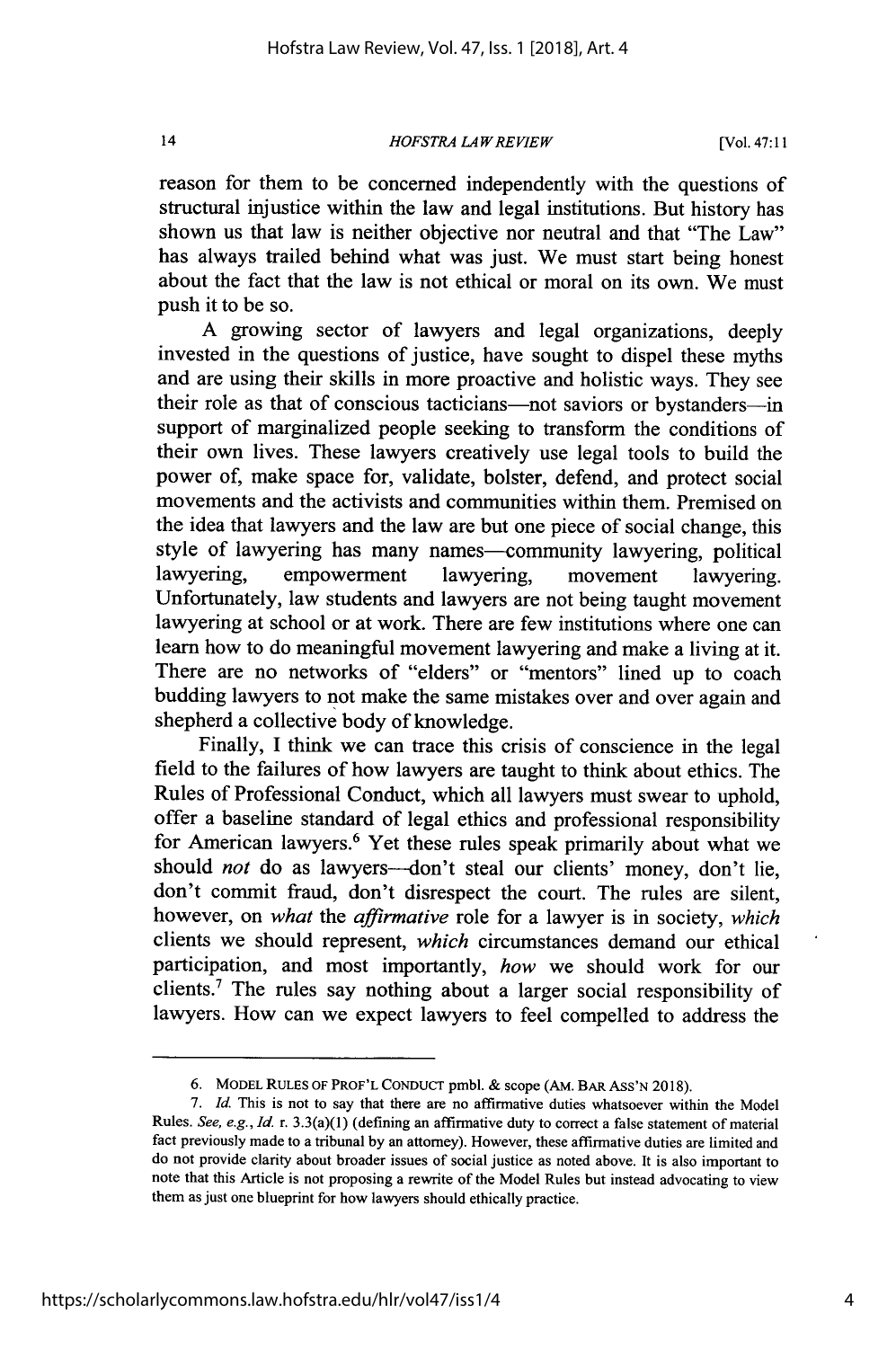*REBUILDING THE ETHICAL COMPASS OF LAW* **2018]**

 $15$ 

questions of injustice when we have created no incentives or responsibility for them to do so?

For the past fifteen years, a group of us, $8$  self-described movement lawyers, have worked to make interventions on all these fronts---by designing a robust suite of methodologies to train lawyers on social change, to popularize the concept of movement lawyering, and to build communities of practice where lawyers are encouraged to think deeply about our role in social change. We worked to change law school curriculums and create internship programs to develop a cadre of lawyers who have the skills and moral compass to be involved in the fight for human dignity. Our efforts have been successful, and we have developed a much broader interest in movement lawyering, but we still remain on the margins of the legal field.

In order to meet the demands of the current moment, I believe we must awaken the conscience of a much broader sector of the legal profession. We need thousands of lawyers to feel pulled by the questions of injustice. But how can we get there?

### III. CREATING A NEW ETHICAL NORTH STAR

Moments of social unrest offer us an opportunity, if not an imperative, to examine business as usual-to excavate what is rotten, and rebuild something better. Law is no exception. This current moment has exposed so much of the hypocrisy and failure of law. But if we are courageous inside this vulnerable moment, there is an opportunity for transformation. Difficult moments, like the one we are in, can serve as opportunities to innovate, experiment, and shift culture.

<sup>8.</sup> These lawyers include myself, Bill Quigley, Charles Elsesser, Meena Jagannath, Alana Greer, Nikki Thanos, Amna Akbar, Marbre Stahly-Butts, Jeena Shah, Pam Spees, Vince Warren, Sameer Ashar, Dorcas Gilmore, Amanda Alexander, Sunita Patel, Jim Freeman, Jennifer Rosenbaum and many others. Our collaborative experiments have included co-designing a "Movement Lawyering 101" workshop that has been given to over 10,000 lawyers and law students across the world, organizing a six session online bootcamp on movement lawyering, creating new organizations and networks like Law for Black Lives, coordinating rapid response to crises when called upon by movement partners in Ferguson, Baltimore, Charlotte, Charlottesville, etc., organizing national conferences on movement lawyering, participating in lectures and conferences at law schools across the country, and running a collaborative, cross-cultural summer legal internship program called the Ella Baker Program through the Center for Constitutional Rights, among other things. To learn more about this work, see CTR. FOR CONST. RTS., https://ccrjustice.org (last visited Nov. 10, 2018); COMMUNIY JUST. PROJECT, http://communityjusticeproject.com (last visited Nov. 10, 2018); DETROIT JUST. CTR., https://www.detroitjustice.org (last visited Nov. 10, 2018); L. FOR BLACK LIVES, http://www.law4blacklives.org (last visited Nov. 10, 2018); MOVEMENT L. LAB, https://movementlawlab.org (last visited Nov. 10, 2018); NEW ORLEANS WORKERS CTR. FOR RACIAL JUST., http://nowcrj.org (last visited Nov. 10, 2018).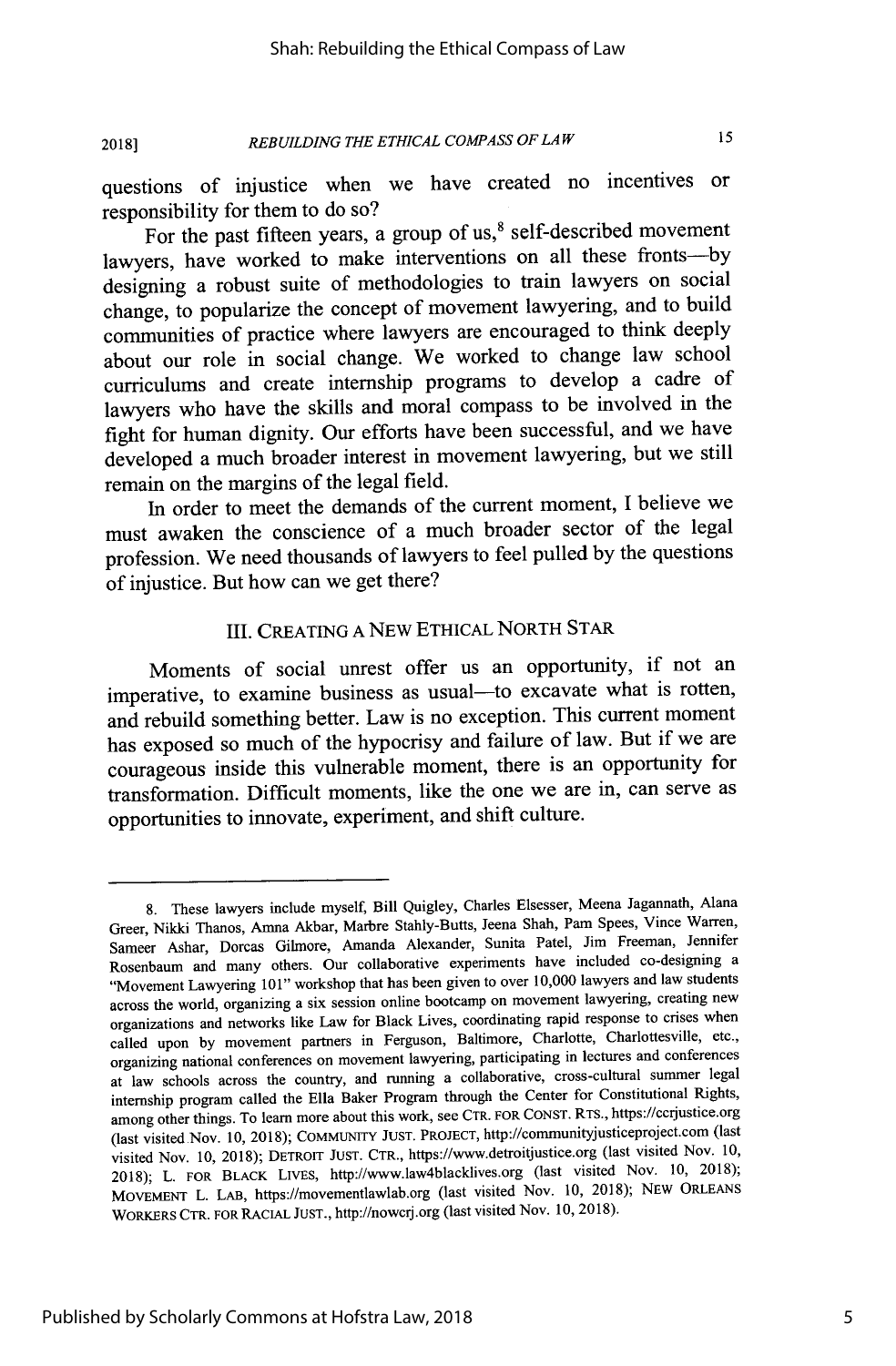*HOFSTRA LA W REVIEW*

[Vol. 47:11

If a broader cross-section of lawyers must be activated to respond to the needs within our communities, then we will have to usher in a new era of leadership, activism, and morality among the legal profession. I have always found that the best way to change behavior is to inspire people. For that reason, I believe it is time to write a new code of ethics for lawyers. One that is aspirational and inspirational; an ethical north star versus a bare minimum. This code should be plain and easy to understand and should lay out ten to fifteen simple values to create a new ethical framework on the social responsibility of lawyers. This code should be used to supplement the Rules of Professional Conduct, designed to facilitate conversation, to encourage interrogation of the status quo, and to revive the heart and soul of our profession.

These values should be holistic and disrupt the normative paradigm of professional responsibility.<sup>9</sup> For example, the code could include concepts like "Dignity: honoring the self-determination of our clients;" or "Integrity: an obligation to respond to moments of great injustice;" or "Collectivity: a commitment to use law to aggregate people with similar problems versus atomize them;" or "Collaboration: a commitment to working with other types of change-makers to address oppression."

The code should be a living document that can be tailored to the current moment and incorporate historical lessons of how law and lawyers have advanced oppression. It can be revisited every few years. It should be drafted by the generation of lawyers, who are black and brown and who come from communities that are oppressed. More importantly, it should be drafted alongside our representatives from marginalized client communities, many of whom have the most intimate understanding of the failures of our profession.

This new code could be voluntarily adopted by individuals, organizations, law schools, and law firms. After it gains critical mass, it can create a common framework for analysis and reflection about our ethical successes and failures as a profession. But more than a written document, we have to ensure the code creates a new culture where questions of morality are discussed, wrestled with, and prioritized in the legal profession. To ensure more day-to-day application of these new standards, we will have to be intentional about operationalizing this code of ethics. For example, every law school and legal organization could have a secular ethics chaplain, a person with whom lawyers can discuss

<sup>9.</sup> Some organizations have adopted similar principles of additional accountability. See, e.g., *Our Mission,* COMMUNTY **JUST. PROJECT,** https://communityjusticeproject.com/mission (last visited Nov. 10, 2018) (discussing the organization's "guiding principles and values"); *Values, L.* FOR BLACK LivEs, http://www.law4blacklives.org/values (last visited Nov. 10, 2018).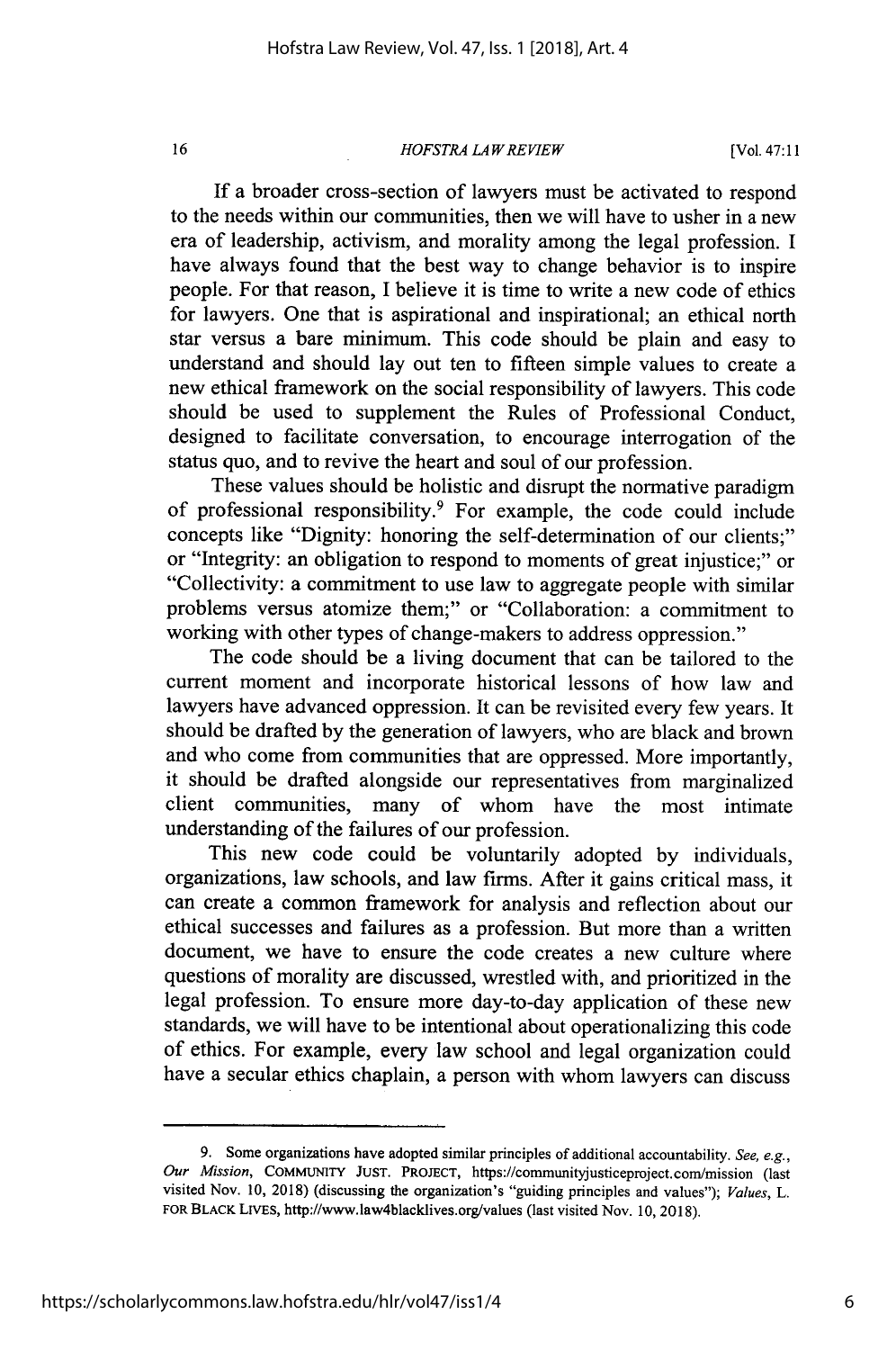*REBUILDING THE ETHICAL COMPASS OF LAW* **2018]**

questions of morality and meaning in their work.<sup>10</sup> Alternatively, case review and staff evaluations can incorporate this new code of ethics.<sup>11</sup> The possibilities are endless.

### IV. WHY Now?

The law is built on the concept of precedent. Legal education acculturates lawyers to look backwards, but fails to inspire and encourage us to look forward. Virtually every other field-science, technology, labor, art, journalism, media-has seen widespread innovation during the last fifty years. Yet, legal organizations have<br>remained stagnant undisturbed by the creative disruptions remained stagnant, undisturbed by the creative revolutionizing so many other industries.

We are in an interesting churning moment for numerous professions when it comes to questions of social justice. Over the past few years, social justice oriented professional associations and networks have been popping up such as Law for Black Lives,<sup>12</sup> Data for Black Lives,  $13$  the Algorithmic Justice League,  $14$  the Social Medicine Consortium,<sup>15</sup> White Coats for Black Lives,<sup>16</sup> Libraries for Black Lives, $17$  etc. The times are provoking people of conscience from many fields to re-examine how injustice is perpetuated and architected through their fields; to redefine what their collective role is in working to dismantle oppression.

<sup>10.</sup> For example, the Massachusetts Institute of Technology ("MIT') has recently created a new "humanist chaplain" position for their students. *See* Isabel Fattal, *MIT Now Has a Humanist Chaplain to Help Students With the Ethics of Tech,* ATLANTIC (May 16, 2018), https://www.theatlantic.com/education/archive/2018/05/mit-now-has-a-humanist-chaplain-to-help students-with-the-ethics-of-tech/560504.

<sup>11.</sup> It is also worth noting, that to really make it possible for more people to work on questions of justice, we have to bring tuition costs down or eliminate them completely. Melissa Kom, *NYU Makes Tuition Freefor All Medical Students,* WALL ST. J. (Aug. 16, 2018, 12:10 PM), https://www.wsj .com/articles/nyu-offers-full-tuition-scholarships-for-all-medical-students-

<sup>1534433082.</sup> Mounting student-debt is a huge barrier for many law students-especially students of color that do not come from any familial wealth. Recently, NYU Medical School eliminated all tuition fees for all students-an idea worth considering in the field of law. Id.

<sup>12.</sup> L. FOR BLACK LIVES, *supra* note 8.

<sup>13.</sup> DATA FOR BLACK LIvES, http://d4bl.org (last visited Nov. 10, 2018).

<sup>14.</sup> ALGORITHMIC JUST. LEAGUE, https://www.ajlunited.org (last visited Nov. 10, 2018).

*<sup>15.</sup>* SOC. MED. CONSORTIUM, http://www.socialmedicineconsortium.org (last visited Nov. 10, 2018).

<sup>16.</sup> WHITE COATS FOR BLACK LIVES, http://whitecoats4blacklives.org (last visited Nov. 10, 2018).

<sup>17.</sup> *Libraries4blacklives.org Launches on Movement for Black Lives' National Day of Action,* BLACK CAUCUS AM. LIBRARY ASS'N, https://www.bcala.org/2016/07/21/libraries4blacklives (last visited Nov. 10, 2018). *See generally* BLACK CAUCUS AM. LIBRARY ASS'N, https://www.bcala.org (last visited Nov. 10, 2018).